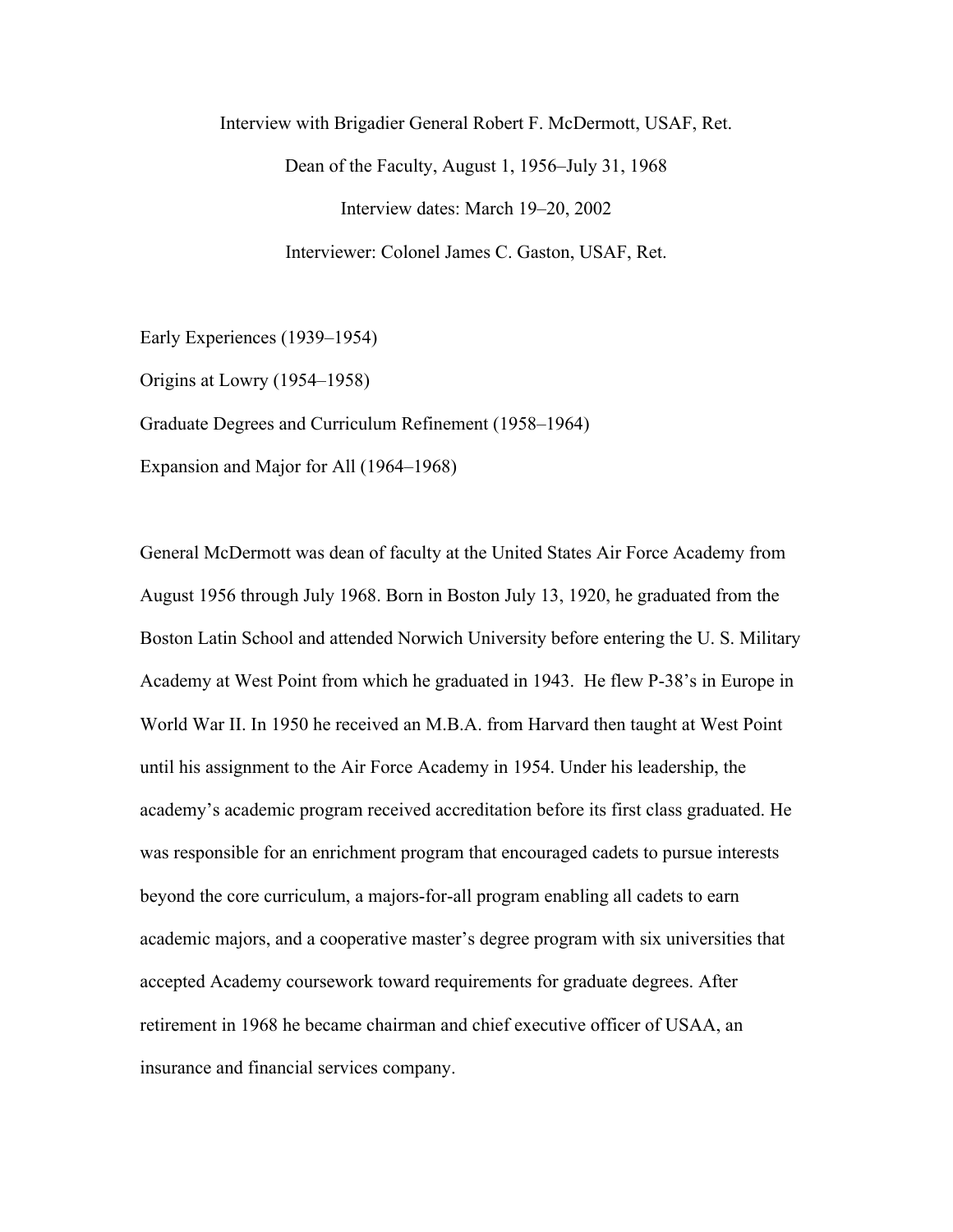Q: General McDermott, you achieved both military and academic distinction before coming to the Air Force Academy. You graduated from West Point in 1943 and served in Europe during World War II. After the war you had a Pentagon assignment and then went to Harvard for an M.B.A. You taught at West Point from 1950 to 1954, publishing books on insurance and finance, and you were among the initial cadre at the Air Force Academy. I'd like to begin by learning how those early experiences influenced your thinking.

Early Experiences (1939–1954)

Initial Schooling

Before receiving your appointment to the Military Academy in 1939, you graduated from the Boston Latin School and attended Norwich University for two years. How did your initial schooling prepare you for the military and academic environment you encountered as a cadet at West Point?

McDermott: I was born in a little crossroads area called Wolcott Square, a suburb of an unincorporated town called Readville. Readville appears on the city maps of Boston; Wolcott Square does not. Readville is divided by the New York, New Haven, and Hartford Railroad that runs through there. Living in Wolcott Square put me in a neighborhood of about 200 families and a two-room schoolhouse. In that two-room schoolhouse, my mother had gone to school. One room, when I went there, was taught by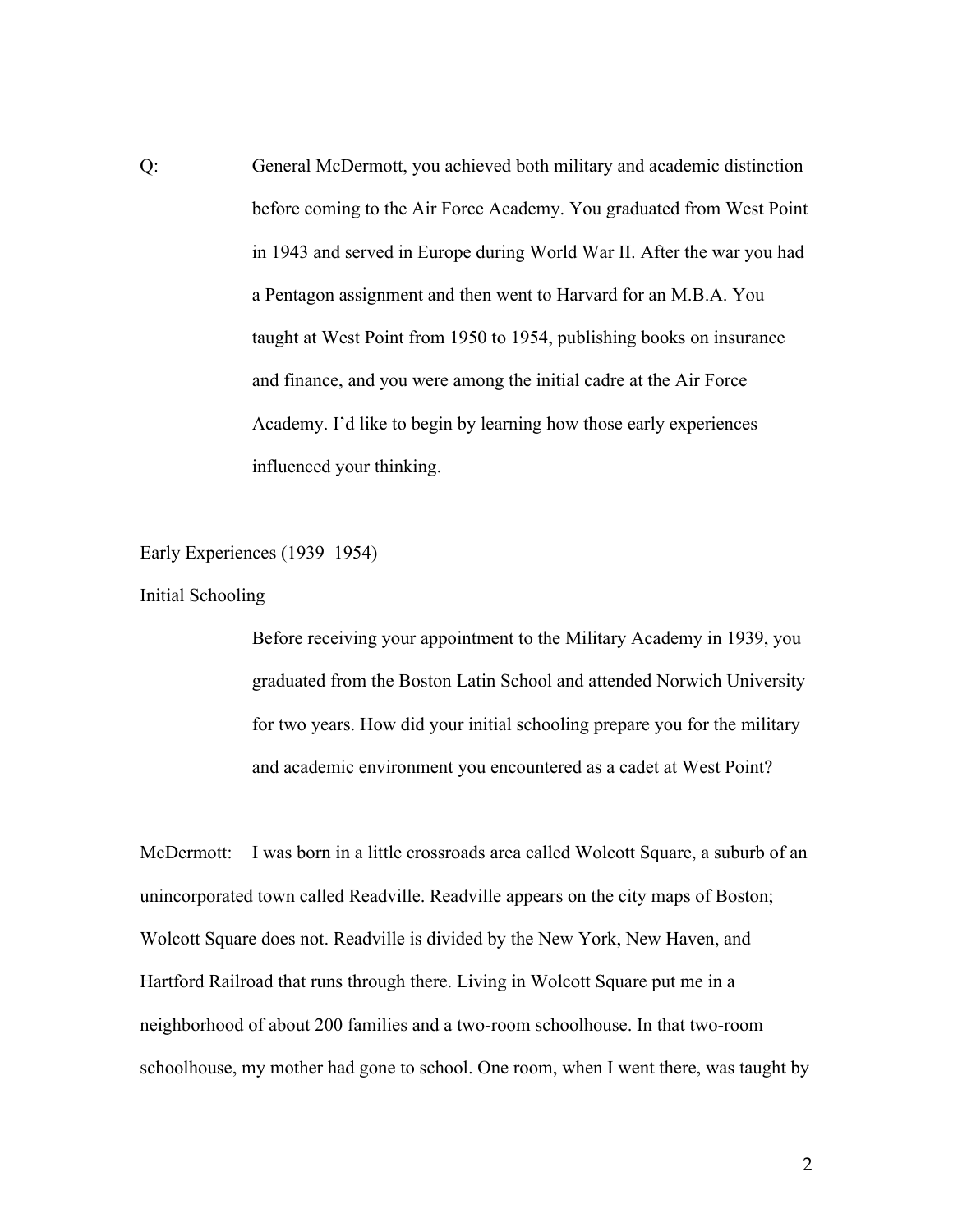a classmate of hers who taught the first three grades. A teacher who had taught my mother, Mrs. Hastings, taught the fourth through sixth grades. I went there. My two sisters went there. Other people in that little crossroads went across the railroad tracks into the other part of Readville and went to a parochial school. I went to the local public school. That isolation from bigger and better (or bigger and worse) things obviously had some effect on my life.

> My father was a musician. There were two aspects to his life as a professional musician. One, he played classical music in symphonies. Two, he sang as an Irish tenor. The Irish tenor capability brought him into a lot of situations where he was in downtown Boston frequently singing at various social events. He sang at a lot of funerals and a lot of weddings. The symphony, during the Depression, was pretty much shut down, but there was music. Music continued. There were WPA-sponsored concerts. So he left Readville every day and went one place or another. He left at different times during the day. It wasn't an 8:00-to-5:00 job.

So I had less opportunity than most kids, I guess, to have a scheduled time, quality time, with my father, but it worked out in another way. My brother died as a baby. He was born five years after me. From that point on, my father attached himself to me. Whenever possible, my father brought me with him. If he was going to play a concert on Boston Common, he would take me with him. I would go into the city of Boston and sit there behind the bandstand and be present for that event, no matter where it was in Boston, whether he was playing in a theater or at a social event.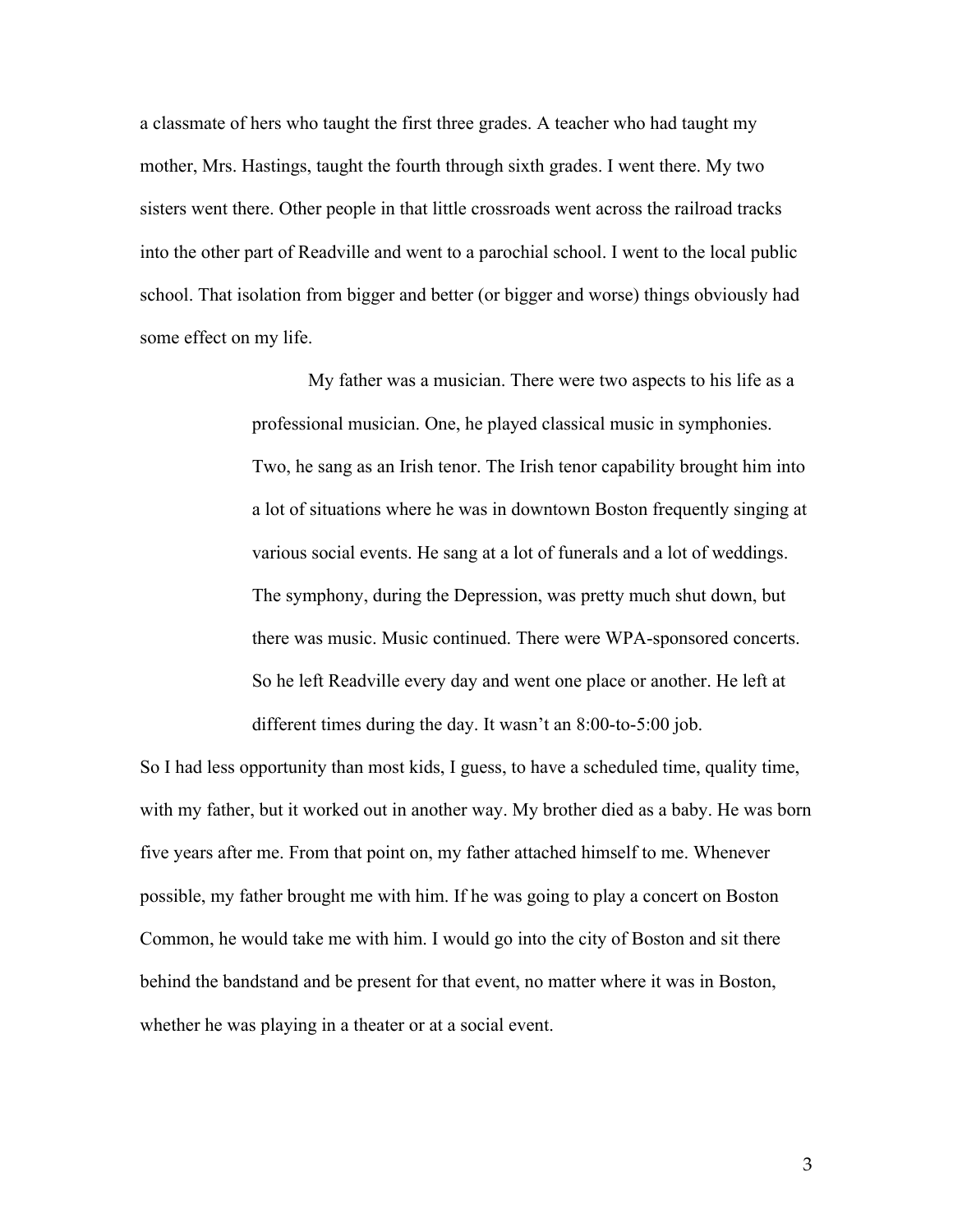One of those social events, by the way, was where I met Charles Lindbergh. When I was seven years old, in 1927, Charles Lindbergh was honored in Boston. It was almost the equivalent of a tickertape parade. Then there was a social event where he met the city fathers, and they had music present. Of course all music was live at that time, not canned. My father brought me along, and I got a chance to meet him. That set a goal for me in life. I wanted to be a pilot. I wanted to be like Charles Lindbergh. That was a departure from what I had wanted to be up to that time. In Readville we had a two-engine fire station, and I wanted to be a fire fighter, as the other boys in my class did. Just think of a two-room schoolhouse with three grades in one classroom of six rows two rows were first grade, two were second grade, and two were third grade. You were lucky if you had enough classmates who were boys to form a team. You might have five boys and seven girls; it might be six boys and six girls. So we didn't have much of an opportunity for any kind of athletic life in Readville. We didn't have enough to have a baseball team; we played scrub ball. We didn't have enough for a football team. So we climbed trees, and ran, and wrestled, and things like that. But there was no athletic activity organized in any way.

Going into Boston Latin School was quite a departure. You entered Boston Latin School by competition from all the schools in and around Boston. You entered by examination. When I went in there, it was quite a departure from the two-room schoolhouse. The school held about 2,400 students covering six grades, junior high school through high school. I had to ride a bus, followed by a trolley car, followed by a subway, an elevated train, and then another trolley car to get to school. So it took an hour and a half to get into town every morning, and an hour and a half to get home every afternoon. That in itself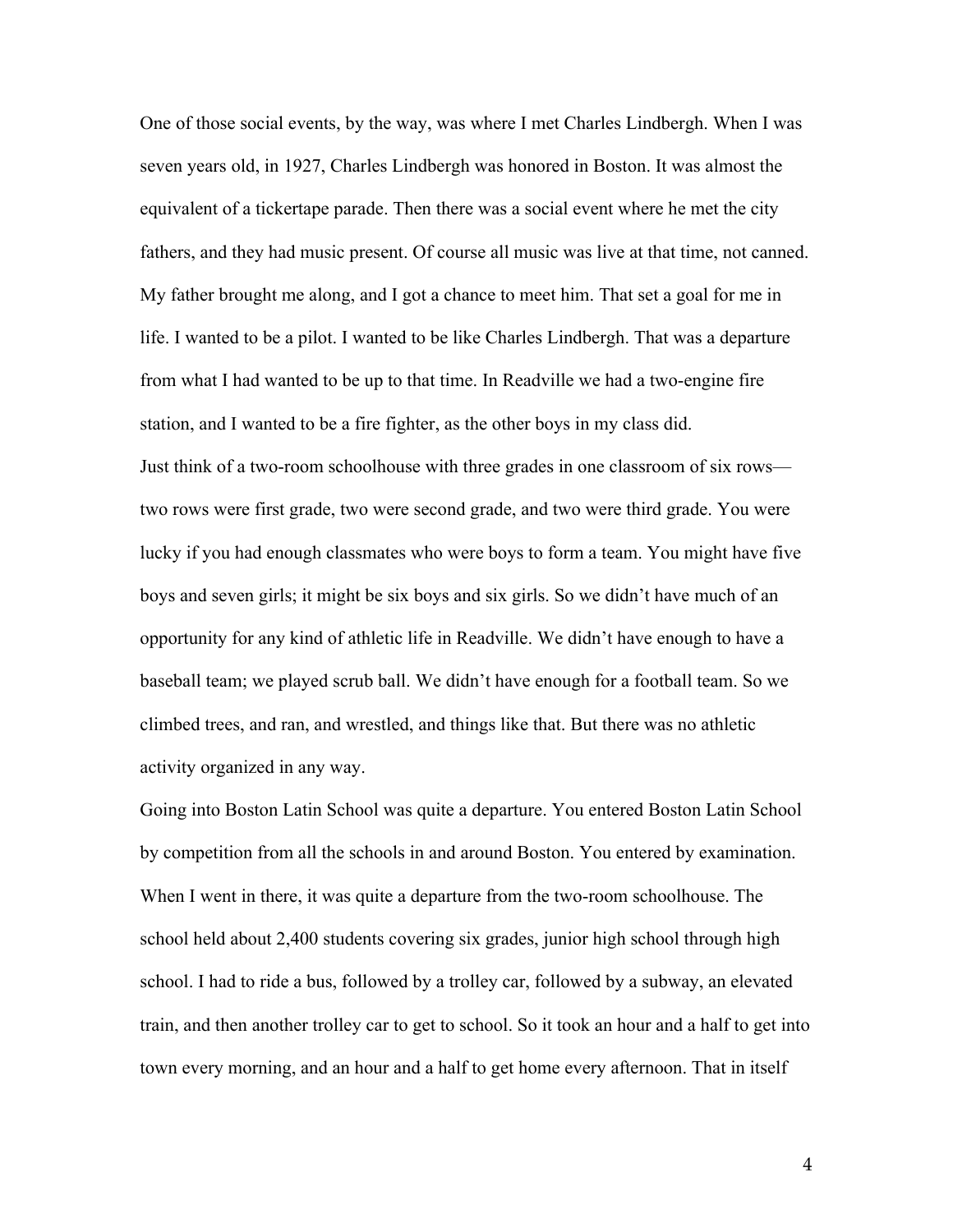was enough to deter any after-school activities on a steady basis like, say, going out for a team. On the other hand, I didn't have any background. I didn't know how to play football. I knew very little about baseball.

But what I did have an opportunity to do at Boston Latin School was play my trombone, which I had learned from my father. My father was a graduate of the New England Conservatory of Music, so I learned to be a classical musician from the start. When I got into the Boston Latin School, I went with the band. I wound up in music activities there in the concert orchestra, the concert band, the marching band, and in competitions for the best trombone player in Boston, playing in Jordan Hall in the competition, and winning the music prize at graduation. I won that two years after Leonard Bernstein had won it. I knew Leonard Bernstein way back then as a musician because he was an upper classman, two classes ahead of me. I liked to joke about the fact that I didn't know how he ever won a music prize because he didn't play the trombone. All he could play was the piano. But there were pretty fine musicians there, and I was pleased to get that award because that was the only extracurricular activity I had a background in or an opportunity for. I went to Norwich University in 1937 primarily because I wanted to pursue a military career. I wanted to go to West Point, and I wanted to go into flying. I couldn't get an appointment to West Point at the time. A congressman was only allowed to have four cadets in the academy at any one time. Congressman McCormack, who happened to be the Speaker of the House, didn't have any vacancies coming up for two years. So I went to Norwich with the thought that I would leave there in two years and go to West Point. When I got to Norwich, at the end of one year, Congressman McCormack came up with an Annapolis appointment, and I decided, no, that's not what I wanted to do. I didn't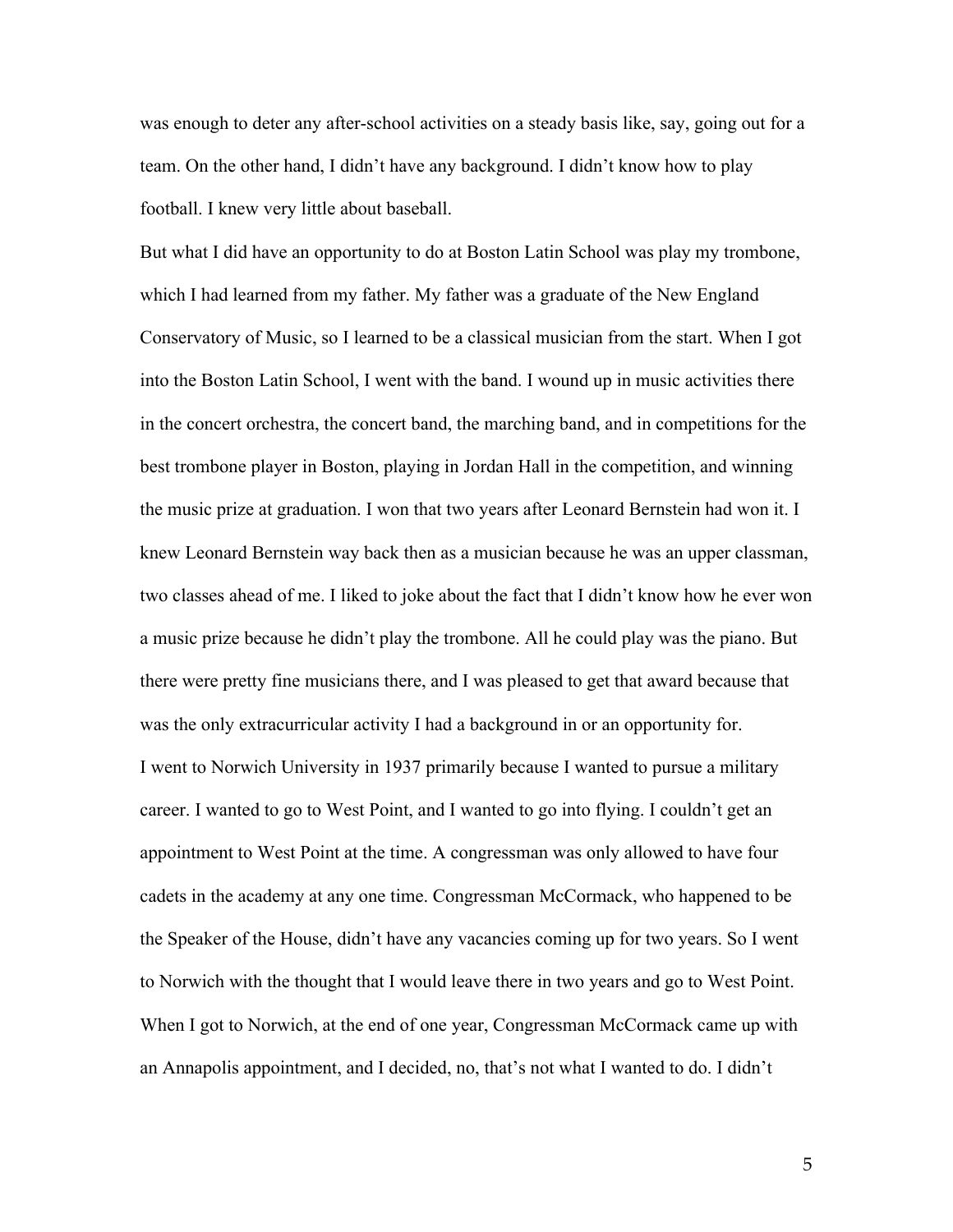identify the Navy in any way with air power or flying airplanes. I was going to wait my turn and go to West Point. So I waited a year and did that.

Norwich University was a nice stepping stone for me in that, as I recall the figure, there were 354 students in the school—pretty small, smaller than my high school. I liked that small environment, having come from a little bit of a crossroads town. There were very good social relationships with the small group of people who were your peers there. It was a military college with cavalry ROTC. It was then, and is still today, the only pure, private military college in the United States. It's one of the top four in performance in the number of officers it produces for the regular services, the others being VMI, Texas A & M, and the Citadel. Norwich is the only one that doesn't get state aid. It was a good school, and I enjoyed the preparation there. It kind of prepared me for going from 350 to 1,800 students when I went to West Point. By today's standards, of course, you can go to colleges where there are 40,000 or 50,000 students. At service academies, the largest we got was around 4,500. But for me that was a big step, going from 350 to 1,800. On the other hand, the military environment is such that you are scheduled for classes and other activities by military unit, a cavalry squadron at Norwich, or a company at West Point. And in that kind of environment, you were with a small group of people with whom you socialized and who became your close friends. That was a part of character development, and developing discipline and loyalty in a military environment. So Norwich was a good preparation.

The other side of it is it was founded by Alden Partridge, who was an early superintendent at West Point, and it was like West Point in that the curriculum was pretty much identical for the first two years. When I did go to West Point two years later, I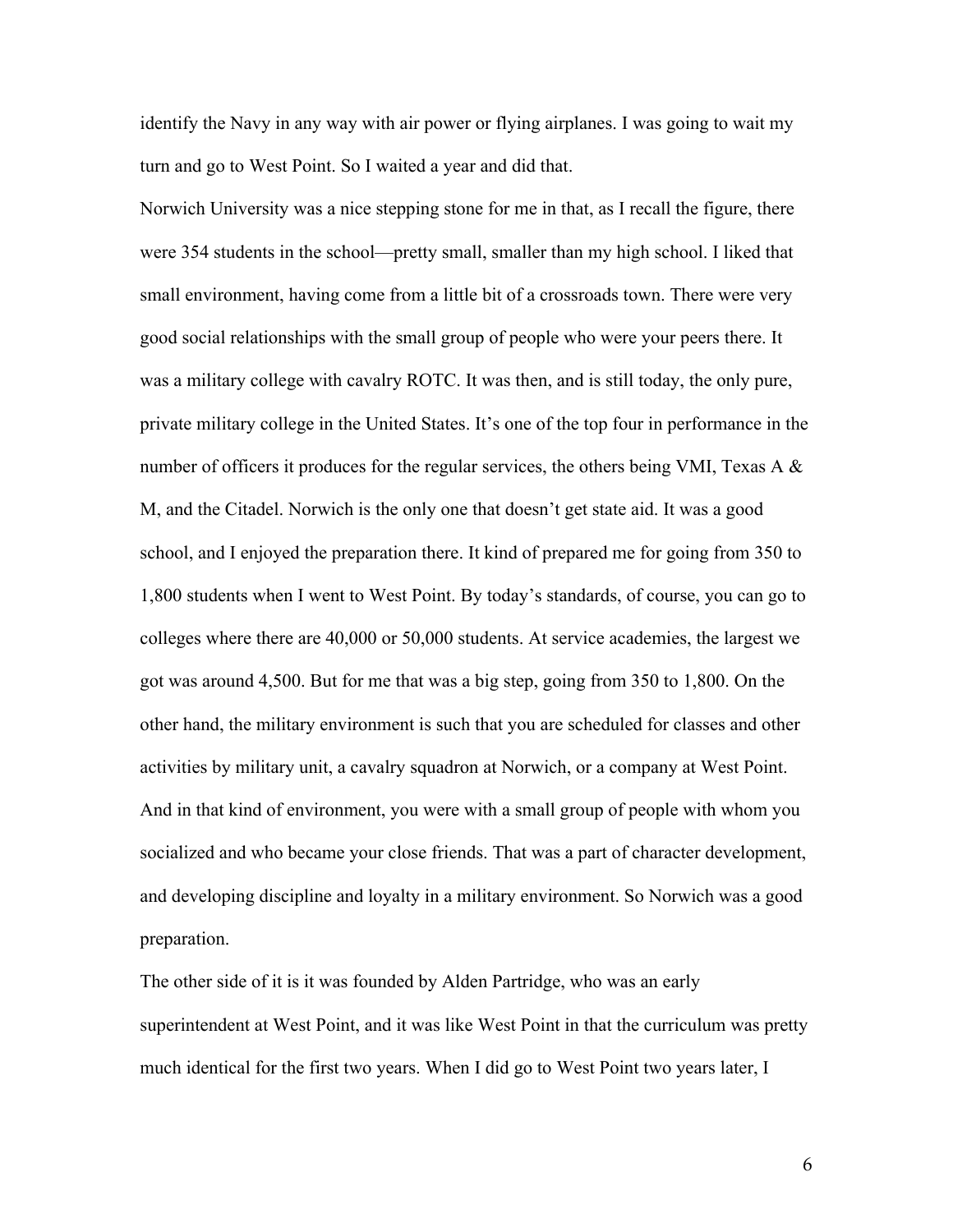found that every course was the same, and there was only one textbook different. In English literature there was a different textbook. That's one of the things that led to my desire to make some changes later when I went from West Point as a teacher to the Air Force Academy as a teacher and dean.

> Norwich had high standards, both for entering and for advancement within the corps, and for meeting academic standards. It was good preparation for me. When I went to West Point, however, I found I was a little frog in a big puddle. Whereas at Norwich I was class vice president and I had the highest military rank my two years there, when I went to West Point I was lost in an environment where those who dominated as students were what we called "Army brats" or "service brats." But I liked the environment in that, here I came from a small town background and pretty closed into New England as the boundaries for whatever activities I was going to have. I never had gone west of the Hudson, and I finally went out West and I'm on the Hudson River at West Point.

> In contrast to my background there were people there who were Army brats who had lived in China and Hawaii and Europe. Their advantage over all the rest of us was that they could be the storytellers and tell us what the world was really like out there, what we were going to face when we got out in the service. I appreciated that. Also, the competition to get in was very keen, so no matter what you wanted to do at West Point—whether it was in academics or extracurricular activities—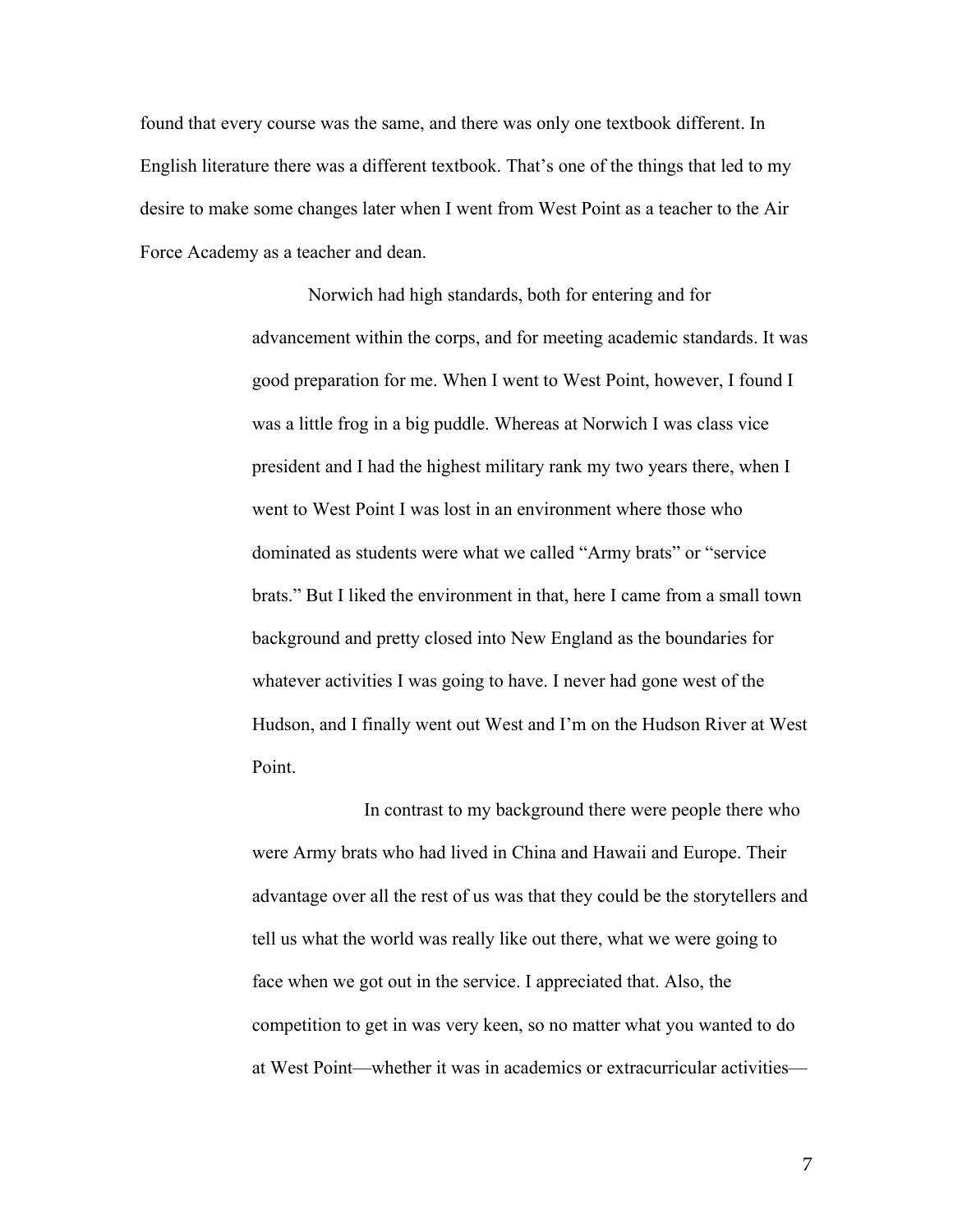there was stiffer competition. Outside of academics, I competed mainly in the music area. I was the leader of the cadet orchestra. I appreciated those opportunities very much. My disappointment at West Point was that the academic program for two years was just a complete repeat of what I had had at Norwich.

## Q: West Point Cadet

As a West Point cadet during World War II, you went through an accelerated program that offered few choices beyond the core curriculum and provided flying training as well as academic studies. How did your experiences as a cadet influence your later thinking about issues such as the demands on a cadet's time, academic choices, and combining flight training with academic studies?

McDermott: There were differences at West Point from Norwich University in the academic programs offered. The first two years were pretty basic—perhaps all colleges and universities required you to take the basic sciences, to study English, literature, and history, and a few other courses in the social sciences and humanities. Beyond those first two years at Norwich, you were allowed to major. That went all the way back, historically, to Alden Partridge's differences with Slyvanus Thayer. Slyvanus Thayer insisted on what was often referred to as the "seminary academy model" with a prescribed curriculum. Everybody goes lockstep through a program. Much of that is tied to the fact that, when you graduated from the Military or Naval Academy in those days,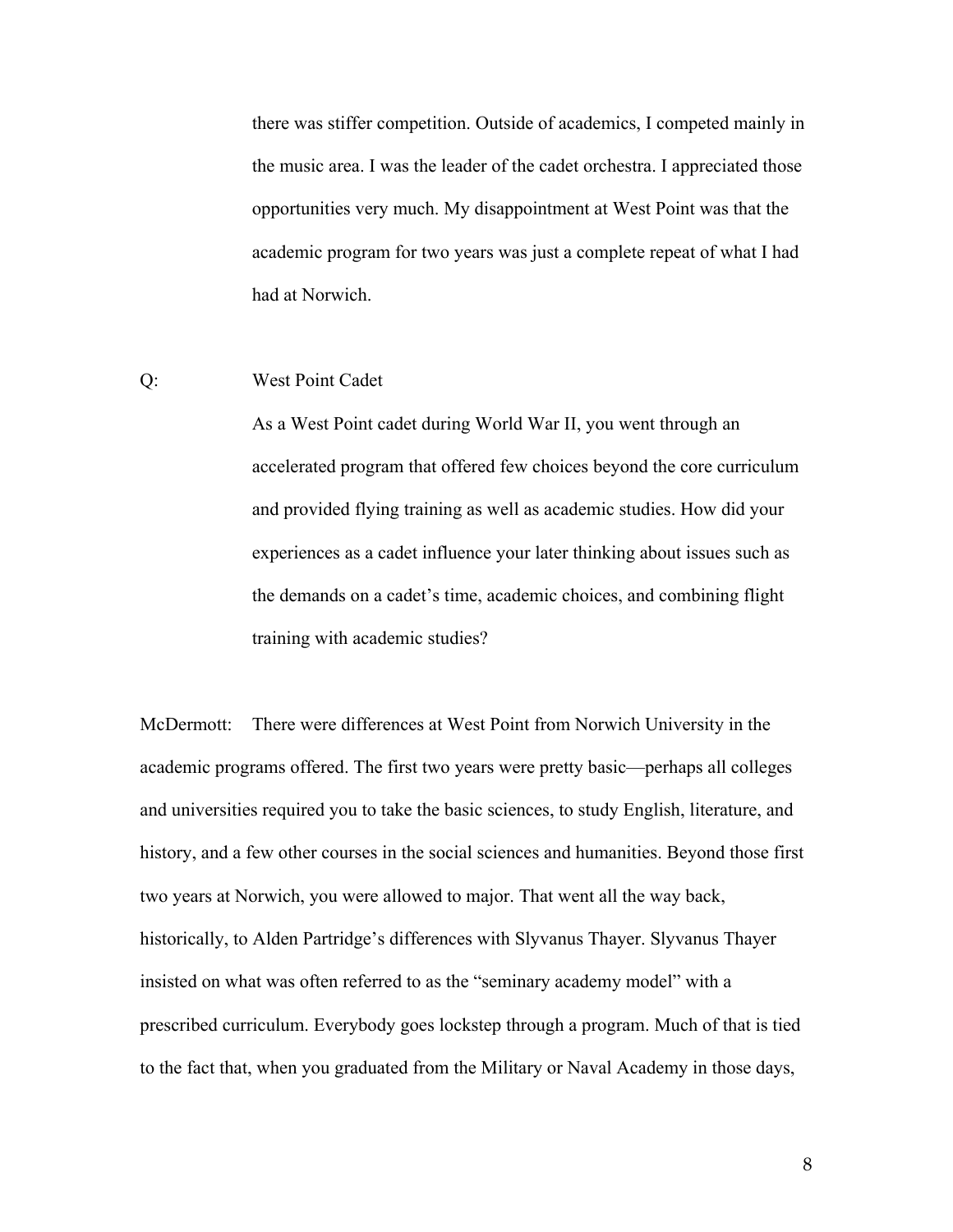your academic rank at the end of the four years determined your order of merit on the promotion list, and there were very few temporary promotions in the period from World War I to World War II. There was some kind of motivation there to go to college before you went to West Point so you could rank higher in the academic standing at the end of four years by repeating subjects. I was shocked later to find out that even in the order of battle, in the Navy, the ships at sea sailed in the order of class rank at the Naval Academy. That just floored me.

I didn't have that opportunity to major. If I hadn't had an appointment to West Point, I would have had the opportunity. But I got to West Point, and not only was I going to repeat what I had already had at Norwich, but I would have no choice in the curriculum except in a foreign language. I could take French or German, but I couldn't take both. That kind of option was all that was available to you. But my real disappointment came about in the fact that I had to repeat. I came to West Point with another cadet from Norwich named Dutch Holland. Dutch Holland left early in the first academic year because he just didn't want to repeat everything he had had before. He went back to Norwich and became an officer through an ROTC appointment.

I thought about leaving West Point because of the boredom of repeating, but then I met a girl who was to become my wife. I never dated another girl from that day forward. I spent most of my time writing letters and poetry to her, instead of going through the boredom of trying to rank high because I was repeating courses. So that was something early on that I didn't know was going to have any influence on anything in later life, but I just thought what a silly thing it was to have people repeat something they have already done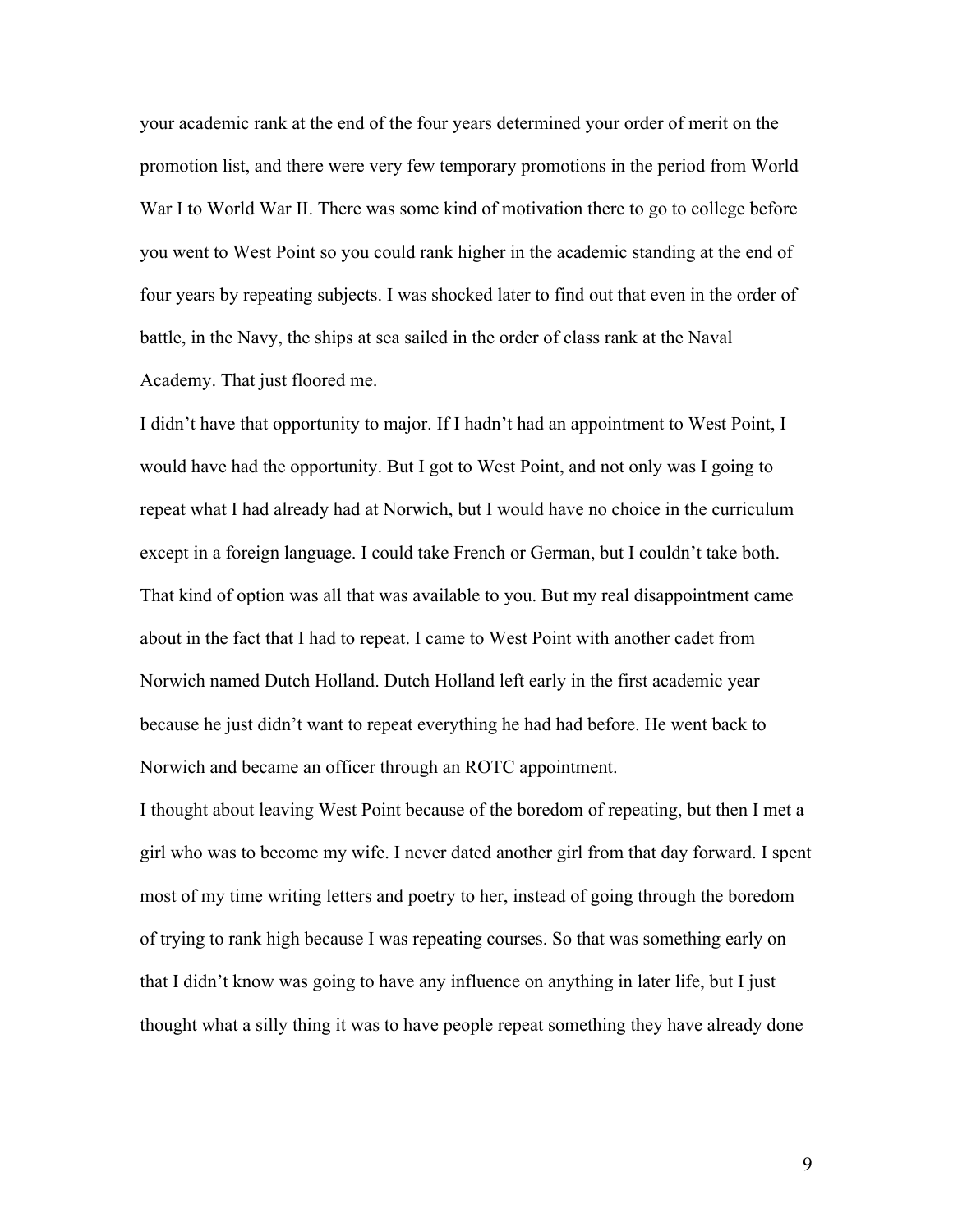when there are opportunities to grow. Your growth was stunted, depending on the number of years you had out in a civilian college before you got there.

> The other thing, the teaching methods were quite different, following the very rigid instructional programs that Sylvanus Thayer had initiated at the Military Academy where everybody recited every day and was graded every day. You were rewarded on that daily participation and daily test. Norwich was more like what I had experienced in high school and then experienced later when I went back to graduate school. There was more discussion in the classrooms. Even though the classrooms were larger, with more than sixteen students per classroom, there was more participation so you learned from each other. That was not as easy to do under the Sylvanus Thayer system. That did have some influence on me later.

## Q: Pilot in World War II

During World War II you served with the 9th Air Force in Europe. You were a group operations officer and flew P-38's in combat. Did your World War II experience give you any insights into what a service academy education should do for military leaders?

McDermott: Let me say first that during World War II, in combat, it's closer to your experience in company life or squadron life in a service academy than what you would experience in a civilian school. You're dependent on each other—there's very close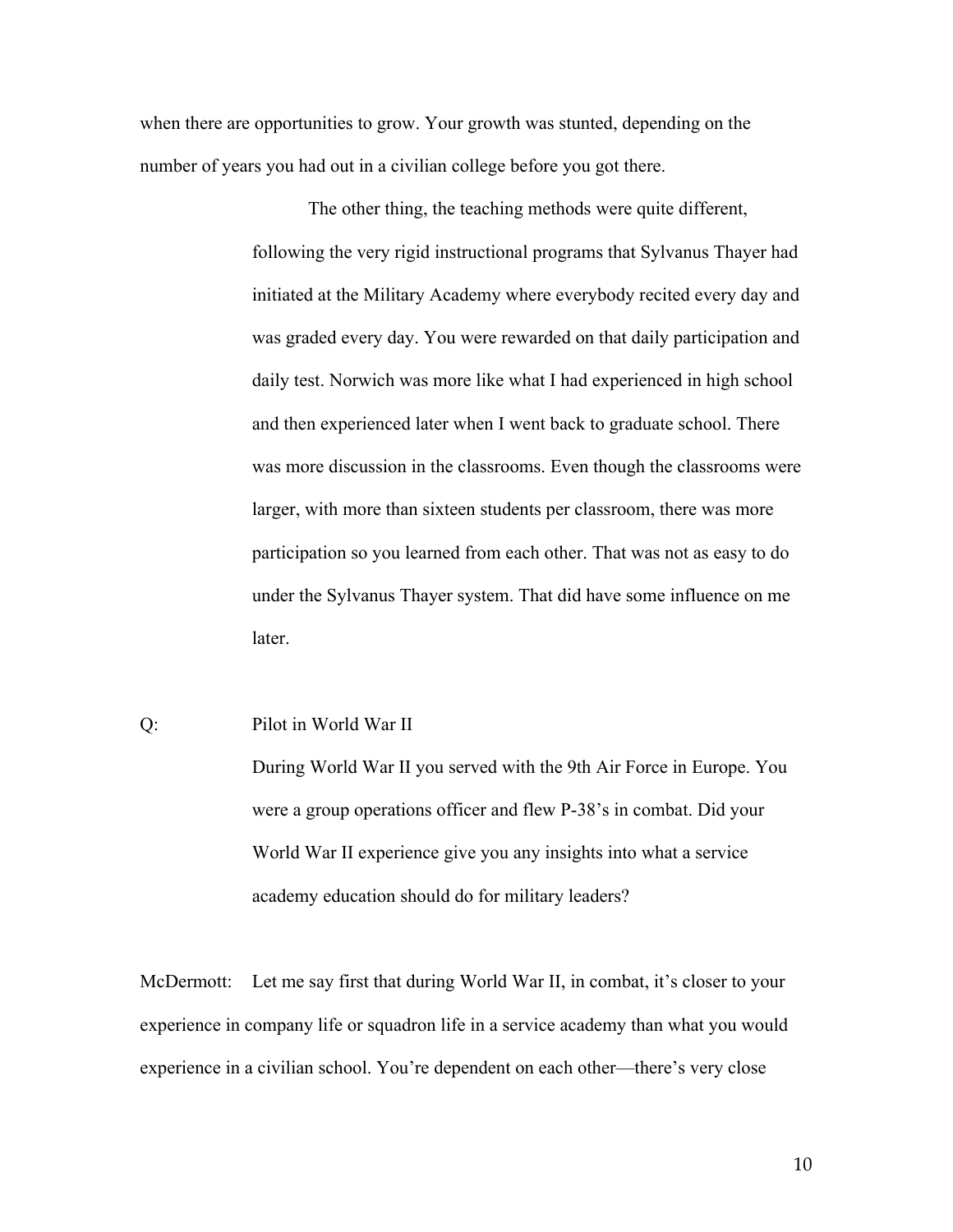bonding within a squadron in combat, just as there's a close bonding in a squadron or company in a service academy.

> As far as the academic preparation was concerned, it's hard to put any kind of a judgment on that—would you have been a better person in combat, in fulfilling that mission, if you had had a different curriculum? Probably not, but where it influenced me later was that what was going on in that war was a progression in the science and technology area that we had no idea was going to happen when we were preparing for that war in the service academy environment. For example, at West Point we had riding. As a former ROTC cavalry student who rode a horse every day, I thought that was wonderful. But there were no horses out there once the war started. The Germans took care of that when they invaded Poland. So the changes in weapons—the tank, the anti-tank, the aircraft, the antiaircraft—all of those changes made you realize that we had been preparing for a repeat of World War I, and we had a totally different military environment to win or lose in. It began to get to me as we came along toward the end of the war. I started seeing missiles, and we attacked missile sites; and then there were the V-2's going all the way from Germany to England, and the jet fighters, where the Germans were ahead of us. I saw a few of those before the war ended. It made me realize that we had to have some changes in the way we prepared for war. We couldn't coast along with a fixed curriculum. The curriculum had to be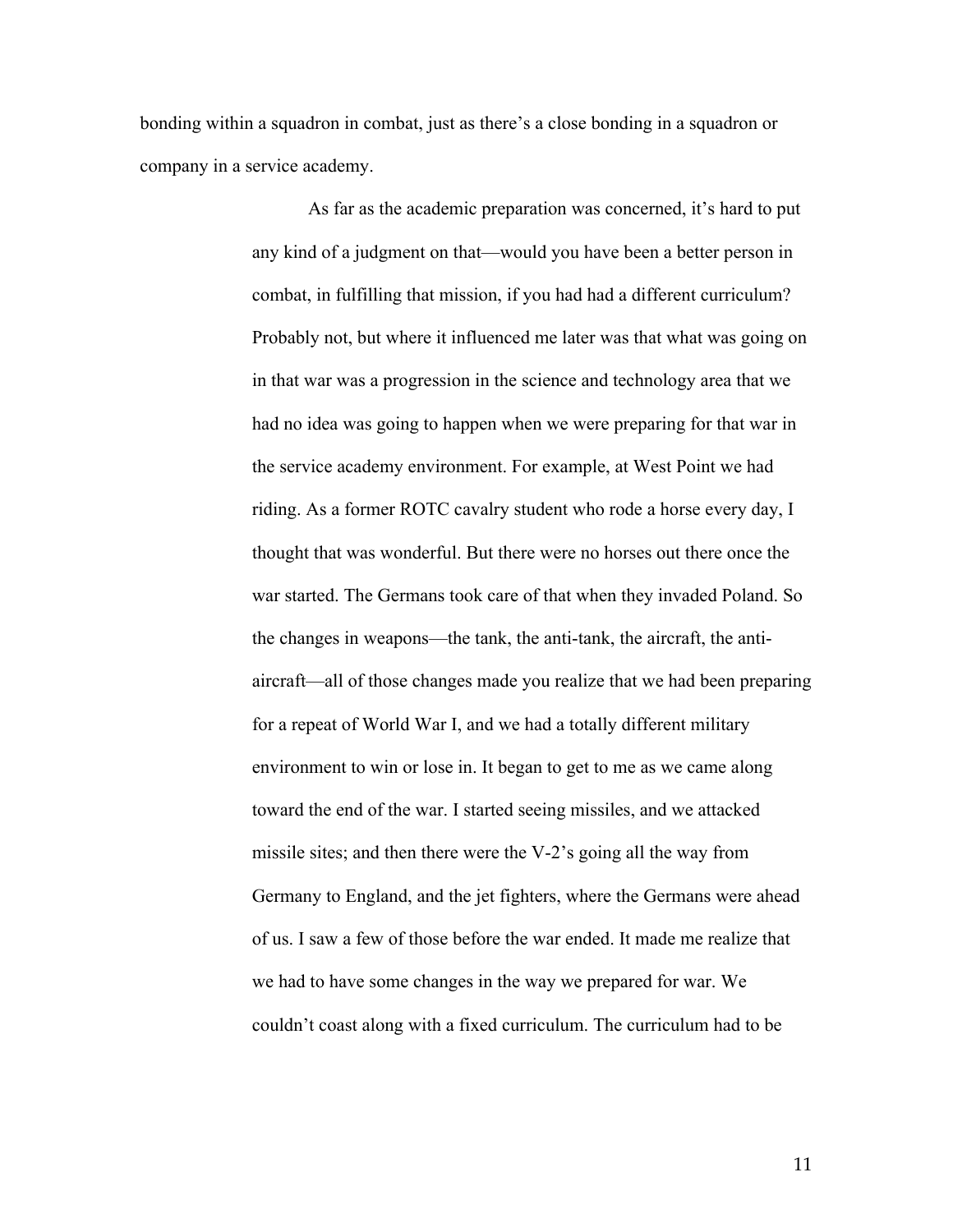easily adaptable to change. That was definitely an influence on my later thinking.

## Q: West Point Instructor

After earning your M.B.A at Harvard in 1950, you joined the department of social sciences at West Point. Many members of the all-military faculty had only undergraduate degrees. Teaching was highly standardized with quizzes almost every day, but department heads often taught no classes at all. How did your experiences as a West Point faculty member influence your thinking about faculty qualifications, curriculum, and teaching methods?

McDermott: Perhaps I should go back and say this about my World War II experiences. Right after the war ended, my unit was the last P-38 unit left in Europe. We went down the coast to Nice, and were preparing to go over to Japan. The war ended, and all regular officers were frozen in the theater. They were not allowed to go home. I was picked on a personnel screening for my foreign language capability. I had won the foreign language prize at West Point in French and German. So I was assigned directly from being an operations officer of a fighter group to go to headquarters, European theater of operations, to use my language skills in helping the adjustments following World War II. Out of that I got the privilege of being involved as a representative of General Eisenhower, along with representatives from the Secretary of the Treasury, who were put into uniforms with colonels' insignia on and went down to negotiate with the allies what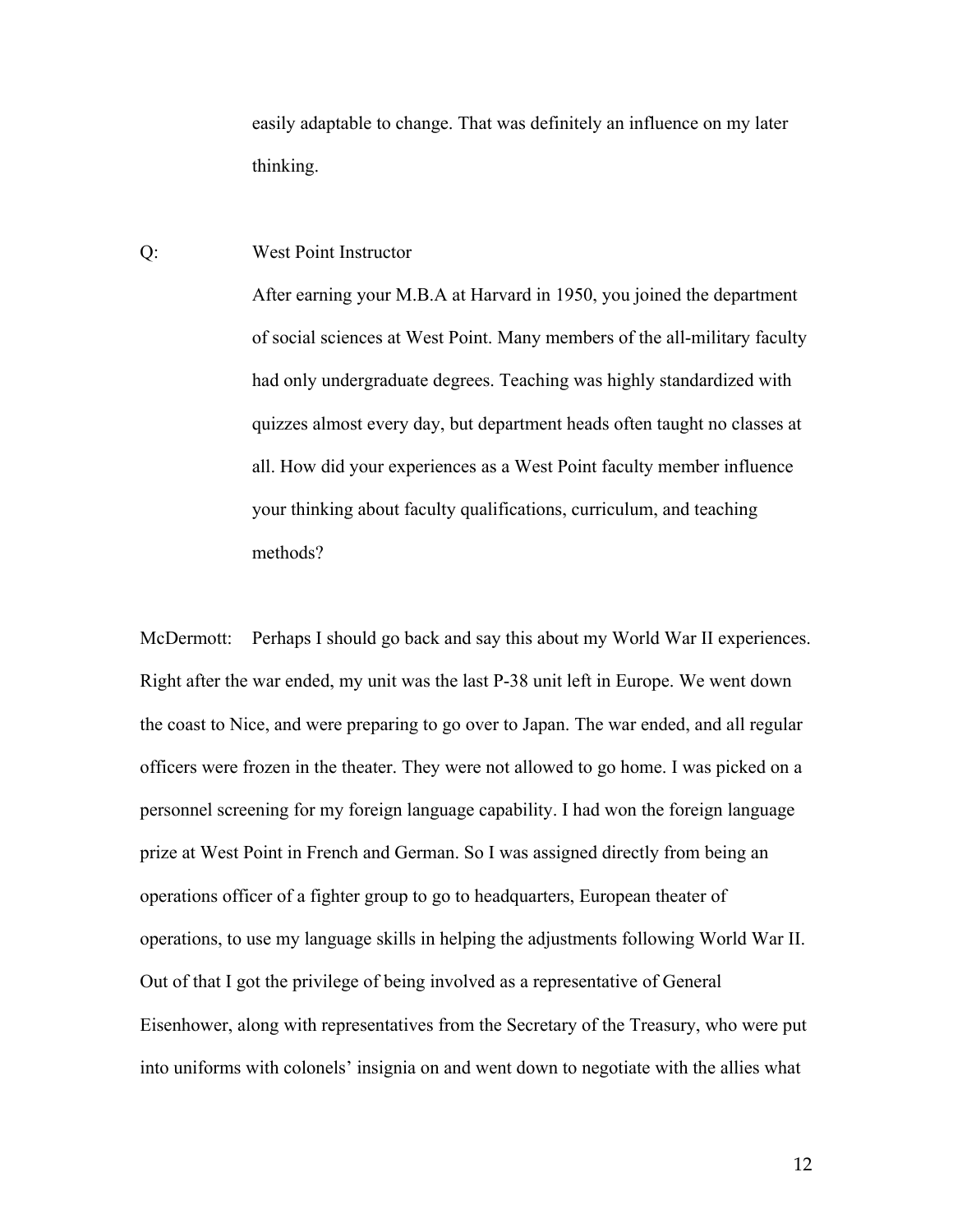the foreign exchange rates were going to be in the post-World War II period. I had an opportunity to learn a lot from a very brilliant international finance guru named Pforzheimer. My early assignment when I got to General Eisenhower's headquarters was to attach myself to a gentleman named Carl Pforzheimer who was to be the key negotiator for the military side, along with the treasury, in setting the foreign exchange rates. I learned a lot there at the negotiating table about international finance and international affairs. I learned a lot about what happens when a war is over, in the postwar reconstruction of an economy and a country.

I was in that army of occupation just long enough to get a feel for that, that an officer had to be prepared not just to fight the war but to work in adjusting after the war, restoring the German economy, which we did through the Marshall Plan, and helping our wounded allies recover from the war. It gave me a feel for how an education has to be tailored in a professional way in the social sciences and the humanities, a way that we perhaps didn't think about when we were preparing cadets for commissions.

> I went on to the Harvard Business School. I think there are two things I learned there that were most valuable to me. They were organized to get things done and then having visions and goals and making analyses that would lead you to a decision on where to go. I guess that would come down to a simple definition of management. It had been the custom for about ten years or more, perhaps, that the Harvard Business School admitted ten army and ten navy officers into every class. It was a two-year program for the Air Corps (then becoming the Air Force the year before I got to Harvard). We picked up another quota so there were thirty officers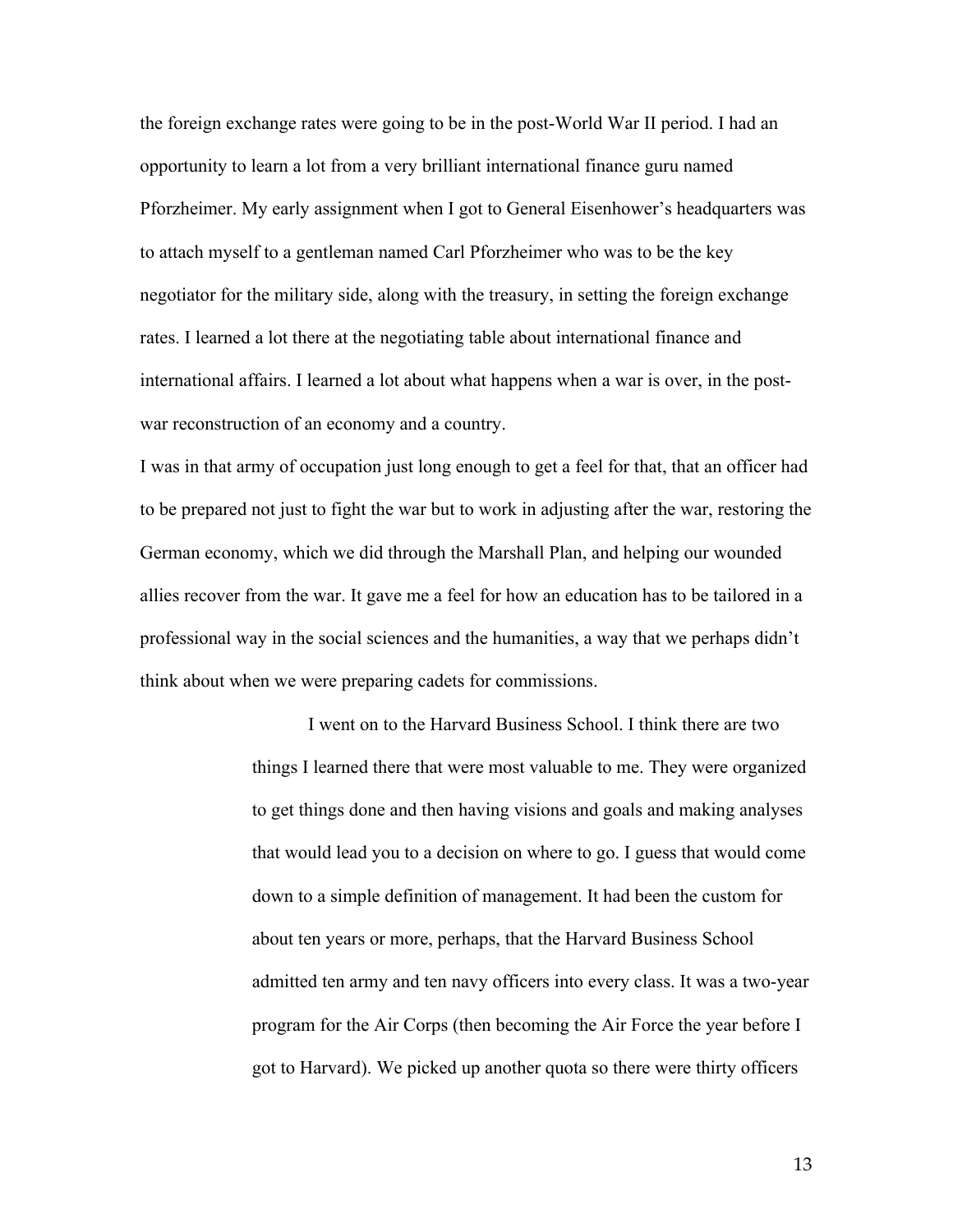from the Air Force attending Harvard. We were associating with people who were learning how to manage in organizations in the free-enterprise system, but we were also learning a lot about leadership and human relations that we wouldn't have been able to learn in any other context as well as we did there at Harvard. It was a good leadership development program and a good education that prepared me for what I was going to do later both in the academic arena and in business.

## Q: West Point Mentors

While teaching at West Point, you worked with two highly respected officer-scholars: Colonel Herman Beukema (a classmate and friend of General Harmon) and Colonel George Lincoln (a close friend and advisor to both President Eisenhower and General Harmon). How did your associations with them influence your thinking and your career?

McDermott: I had entered the Harvard Business School with a career goal in mind. The Air Force had decided that every officer had to have two specialties, one a flying specialty and the other a non-flying specialty, because there wasn't enough gasoline to keep us trained daily in flying operations. I was selected to go to the Harvard Business School, one of those lucky ten, and my goal was to enter a new career field called the comptroller career field. The man who controlled who went to Harvard for the Air Force was the comptroller of the Air Force. He promised me that when I got through with that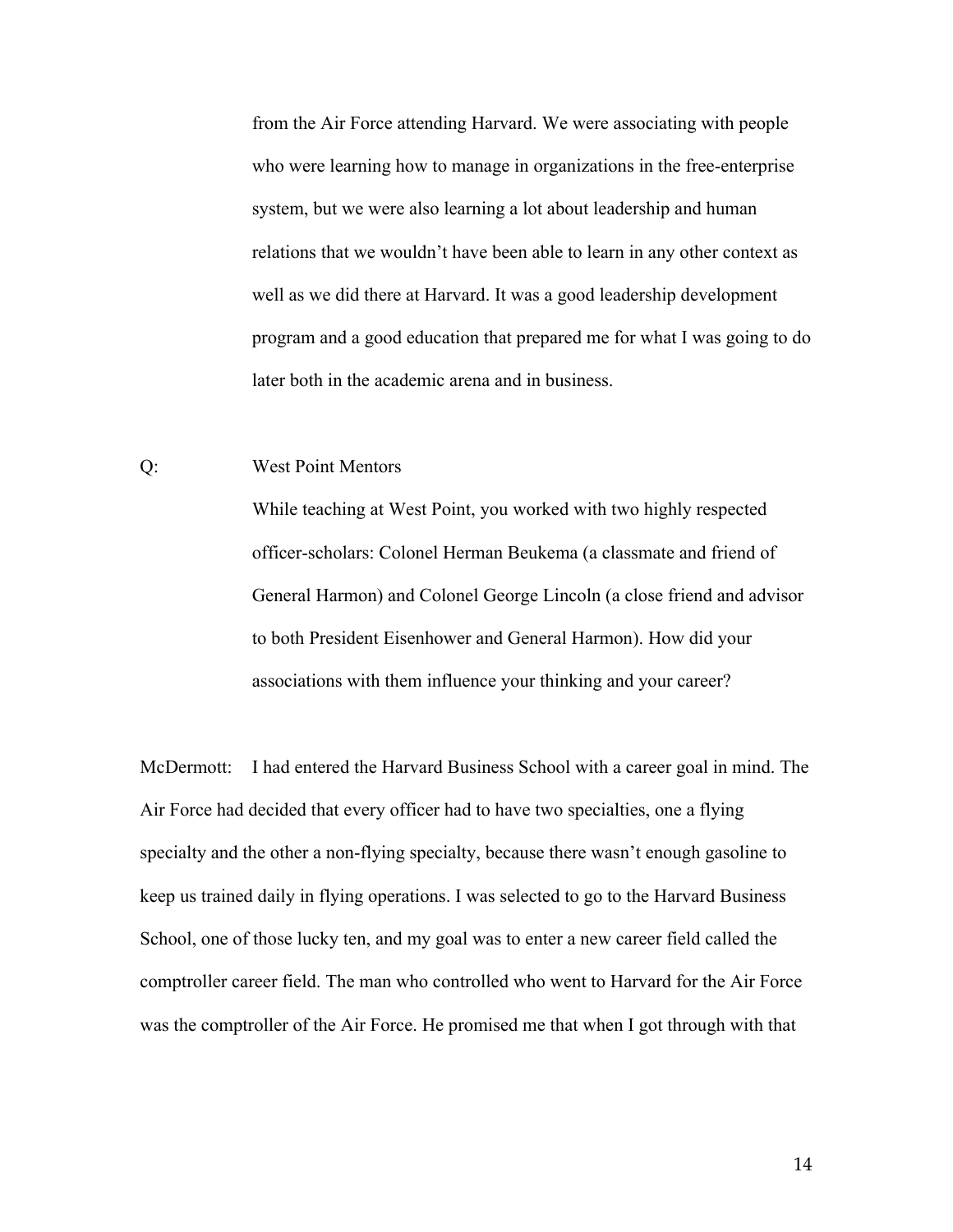two-year program, I would be coming back and joining his new organization, the comptroller division of the Air Force.

Looking forward to that as my non-flying specialty, what I wanted to do was come out of the Harvard Business School and go fly for a few years, then go back into that new career field. It didn't work out that way because of another interesting thing about West Point. West Point had a 100 percent military faculty and a lot of inbreeding. Almost all of the instructors were Military Academy graduates. They graded you as a cadet in your recitations not only on the subject matter presentation but in your ability to teach. They evaluated whether you would make a good instructor and should be called back to the academy. Fortunately or unfortunately I was on that list and I got picked up in April. I went down to Washington on spring break and had a conference with General Stone, who had drafted me to West Point in the first place. I expected to get right out of Harvard and go into flying, and then become a comptroller. Instead I came right out of Harvard and went to West Point to teach thanks to General Stone.

General Stone turned out to be one of my mentors. I would have to attribute it more to his mentoring and General Rosie O'Donnell's than to any other people who got me into professional military education, in a strange way. One, I was drafted to come back and teach; two, the Korean War started ten days after I got there. The head of the department, Colonel Beukema, said, "Well, you're the only one on our social science faculty with a business degree, so I want you to write a small course on insurance and related government benefits to prepare our officers for managing their personal lives as we go into another war."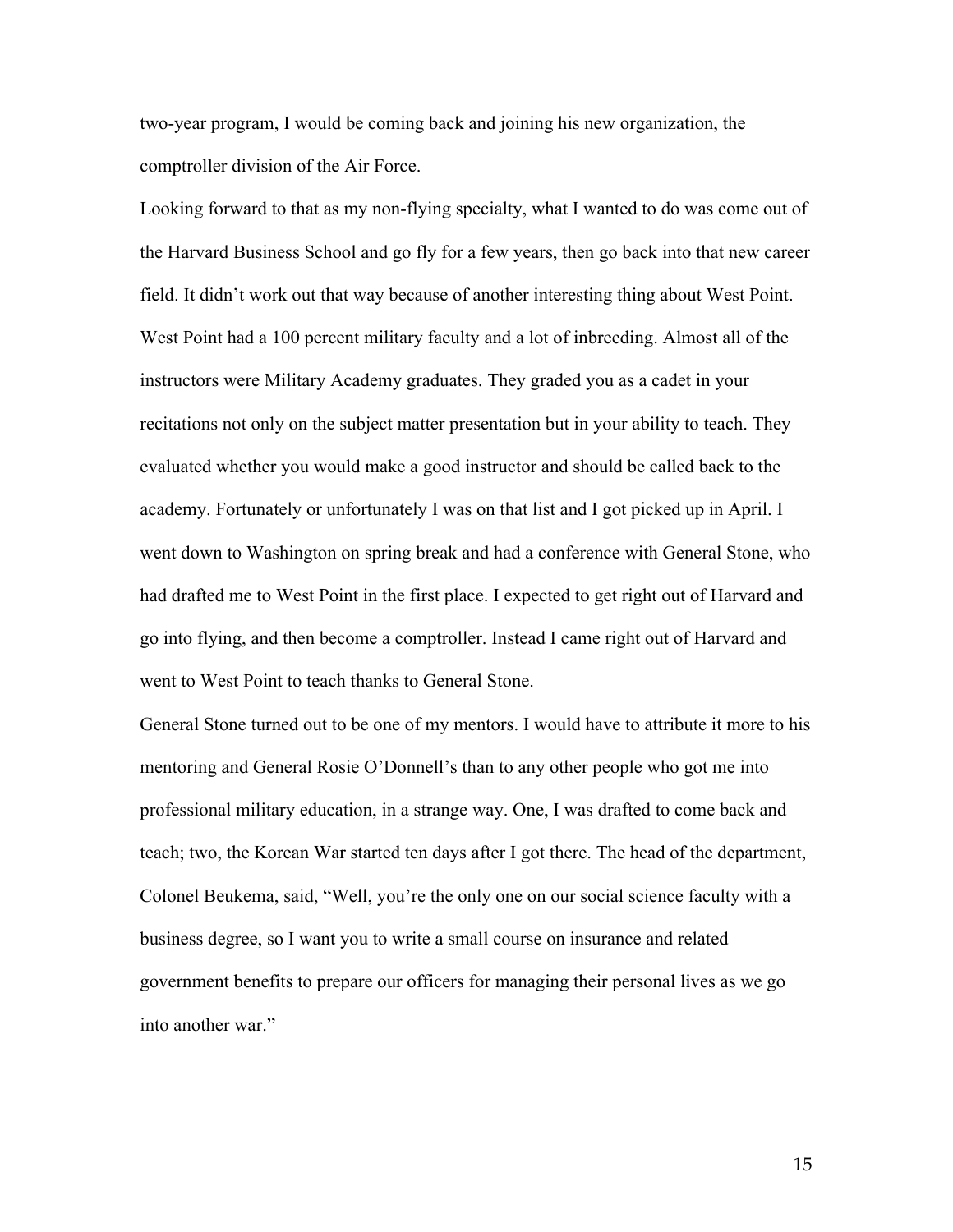The result of that was that I taught a full load—there was no getting out of teaching a full load—and I also wrote a book on the principles of insurance. That was followed up later by a book on personal finance. They kept me on one more year to get that done. Then the two books were combined. What that did for me was this: One, as all of us who have taught know you learn more by teaching than by being a student, so I learned a lot about insurance and personal finance, which prepared me for something down the road that I never thought was going to happen, had no way of knowing was going to happen. I also got involved then in preparing the legislation that was drafted to take care of survivor benefits for the military. So I prepared that legislation, which is still inadequate when I think all of what is being given to the survivors of "9-11" and how the military survivors of the war are treated. They get a pittance in comparison, and they are the ones who volunteered to go out and fight for the rest of us. But I did prepare a package that seemed reasonable to me, and achievable, and we did get that through.

> Then I expected, "Well I'll finally get my flying assignment that General Stone committed me to."

> > He had said, "I owe it to you, McD."

But then I was drafted by Colonel Beukema in a conversation with General Harmon and General Eisenhower at a dinner they had in Washington. Colonel B was going to retire. He was despondent because his son had been killed in an aircraft accident. I knew his son well. He was married to General Bradley's daughter, and he died in an airplane crash. Colonel Beukema decided to retire, and at that time the legislation came up for the Air Force Academy. Colonel Beukema had asked me whether I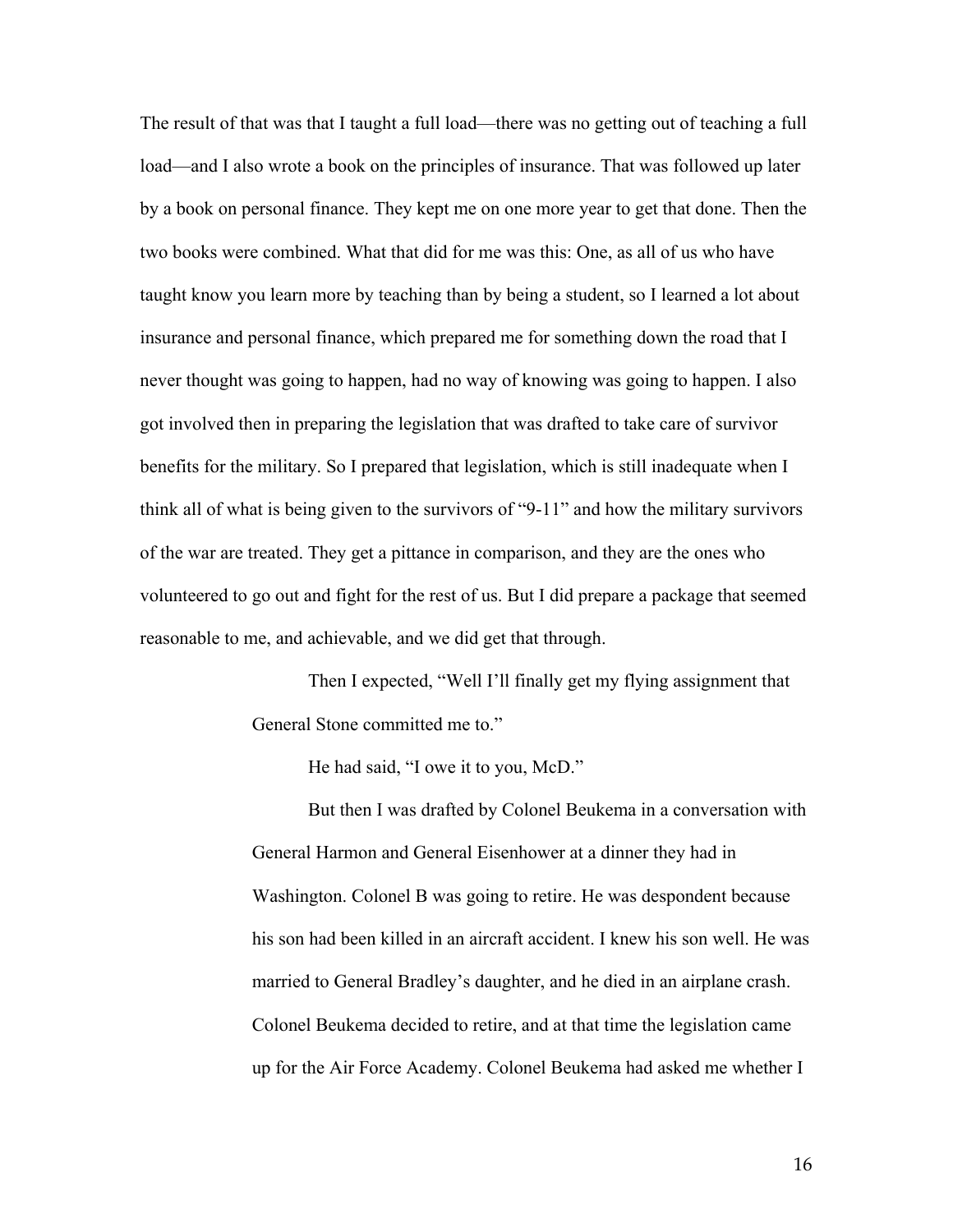was interested in becoming a professor in the department of social sciences at West Point.

I told him, "No, I had gone from the khaki to the blue and I was going to stay with the blue. I was going back to flying." Then suddenly I got drafted because the Air Force Academy Act passed. So I had no choice there.

Based on my experiences as a cadet at Norwich and then as a cadet at West Point, when I was in the social science department I tried to interest the cadet that I was teaching in the "dismal science" of economics. I encouraged them to read the *New York Times* financial section, and I built up a little reading library in the department and recommended they do some outside reading. I was having some fun doing that, departing from the prescribed teaching methodologies that Sylvanus Thayer was holding everybody to. So I was a little bit off course there, but it was respected by Colonel Beukema.

If you went out to choose mentors, if you had that opportunity in life to go choose two mentors for what you were going to be, first you'd have to know what you were going to become, and second, you would have to be able to evaluate those two. But guardian angels or somebody put all this together. They set it up for me and then I followed. I didn't know where the goals would be when I got through that experience, but they were wonderful people to work for. They were off the seminary academy model. They departed in many ways in teaching methodology from what was customary at West Point. They were the only two professors who did any teaching there. That struck me. There were professors there who from the day they were appointed as professors never got in the classroom again. That wasn't true of Beukema and Lincoln. They had several courses under them, but they kept their fingers in the teaching and the subject matter of all the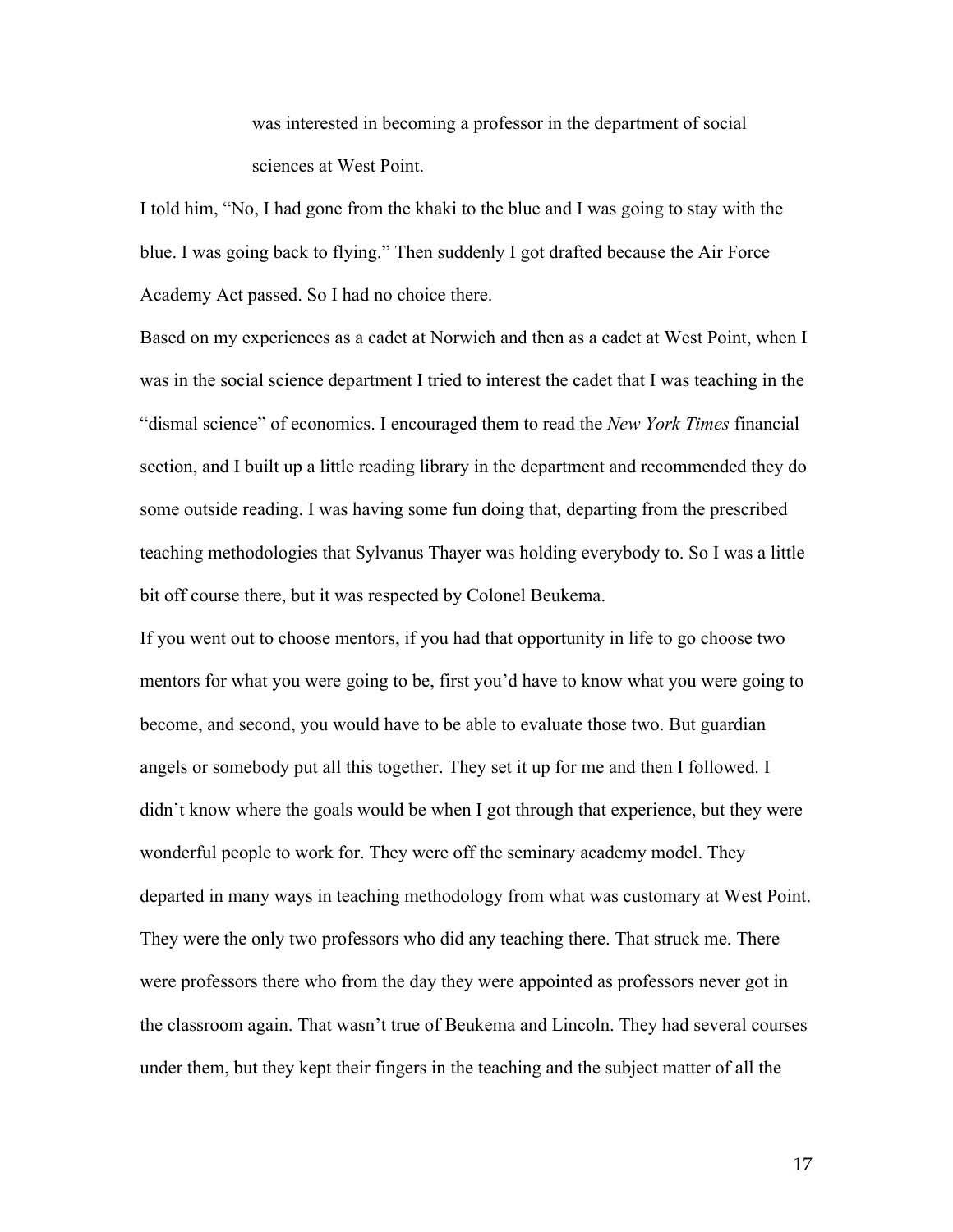courses under their jurisdiction in the department. They also kept their fingers in outside activities. Lincoln had a lot of official assignments to Washington, so he was down there on TDY frequently during that period of the Korean War. He had had great experience in the operations division of the WarDepartment during the World War II working for General Marshall. Beukema, just because of his reputation, although he was older, was called for as a consultant on many things. He initiated courses like "Contemporary Foreign Governments" that you wouldn't find in the Annapolis curriculum. By the way in the Annapolis curriculum, if you go back in the history of when Annapolis was founded in 1845, the Navy specified that the curriculum would be almost identical to that at West Point. So West Point had followed the Sylvanus Thayer model, and then Annapolis joined them, and they were joined at the hip, going through on the same model. The only way they departed was on the faculty. West Point had an all-military faculty, and Annapolis did not. They had a mixed faculty, and Annapolis had no graduate preparation for its officer-instructors. West Point had it for some but not all. The departments at West Point that were perhaps the best academically prepared were those in the social sciences and humanities, and in particular Colonel Beukema's department. So that was a good departure from the tradition that had begun with Sylvanus Thayer. I think I was very much impressed by those two men. That kind of encouraged me to seek change. When I finally got to the Air Force Academy, I thought, "Well here I've got a chance." It's not like moving a cemetery, which it is when you try to change a service academy or a curriculum in almost any school, a prescribed curriculum or a core curriculum. I studied what they were doing at Columbia and Chicago at that time, and they were having a tough time coming up with a core curriculum program at those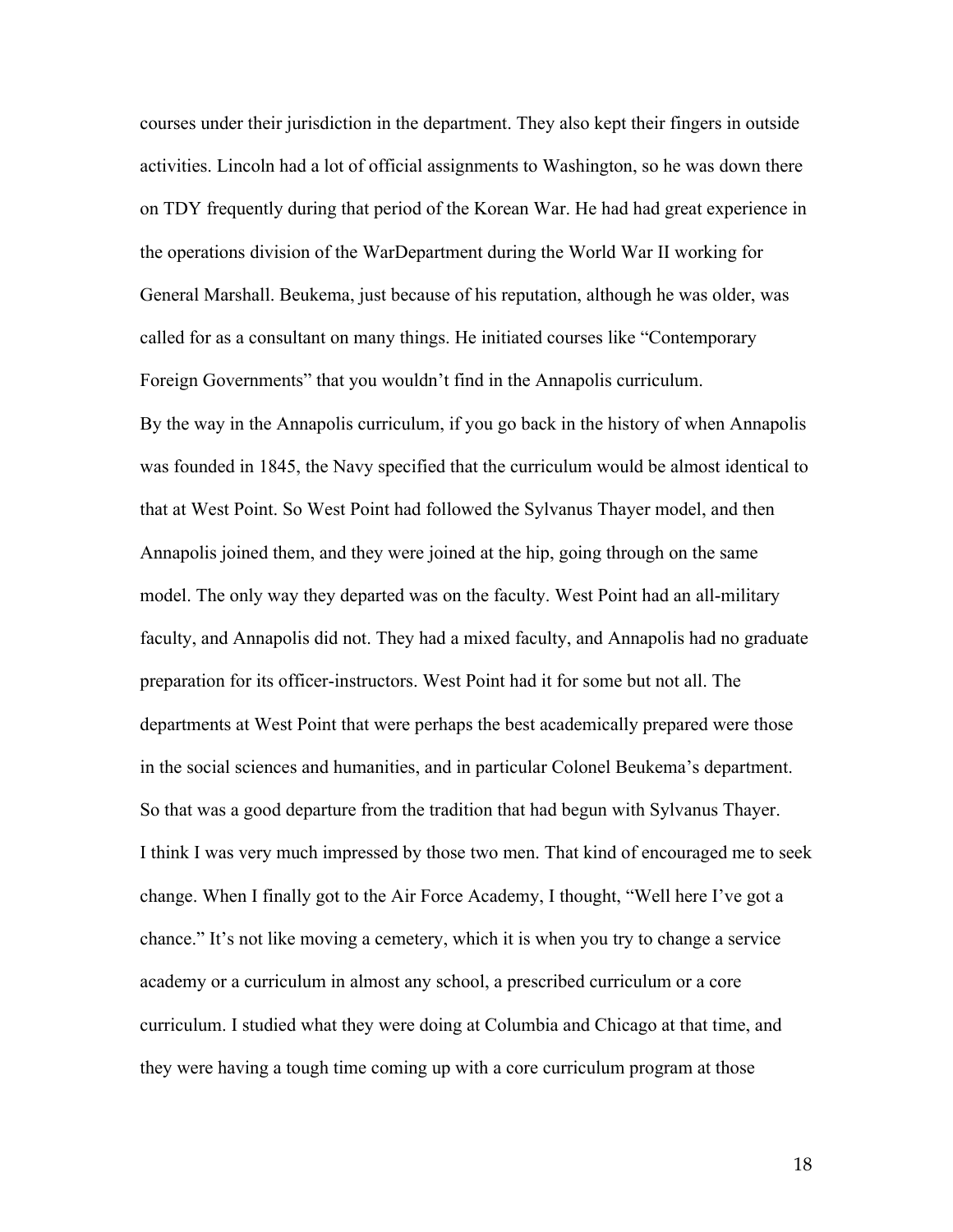institutions. That's because so many faculty members are in postholes. They just go with tunnel vision down a path depending on what they are teaching and what their pursuits are in writing and publishing and research. It's physics, or it's chemistry, or it's history, but there's no attempt whatsoever to broaden their vision in any way. Well, that wasn't true in the social science department. They would have liked to have done more. That was an incentive for me, with those two as mentors and General Stone as a mentor. General Stone was unique in that before he entered in the class of 1934 he had gone to Cal Tech. There was a meteorology program, and so many officers a year were sent to Cal Tech to get graduate degrees in meteorology. So he was lucky to get that kind of a background in science. Then while he was teaching in the social sciences—here he is with a meteorology background teaching in the social sciences—he went down to Columbia at night and got a degree in the social sciences, in economics. He had the breadth, and luckily he had some experience in the planning phases of the Air Force Academy. He was scheduled to be the dean of the Air Force Academy if it had been founded earlier. But time went on and he got promoted a little ahead of the power curve. So for whatever reasons he latched onto me, and I was Stone's disciple. I think I've got to say that mentors and the fact that I had people who had faith in me—and I don't know why they did, but they did—General O'Donnell in the Pentagon, General Stone, and Colonel Beukema, Colonel Lincoln; people like that encouraged me.

> There was plenty of opposition out there because there was tremendous opposition to making any changes in the curriculum. I'll never forget when I was going for a master's degree program and I had to appear before the American Council on Education, a committee of college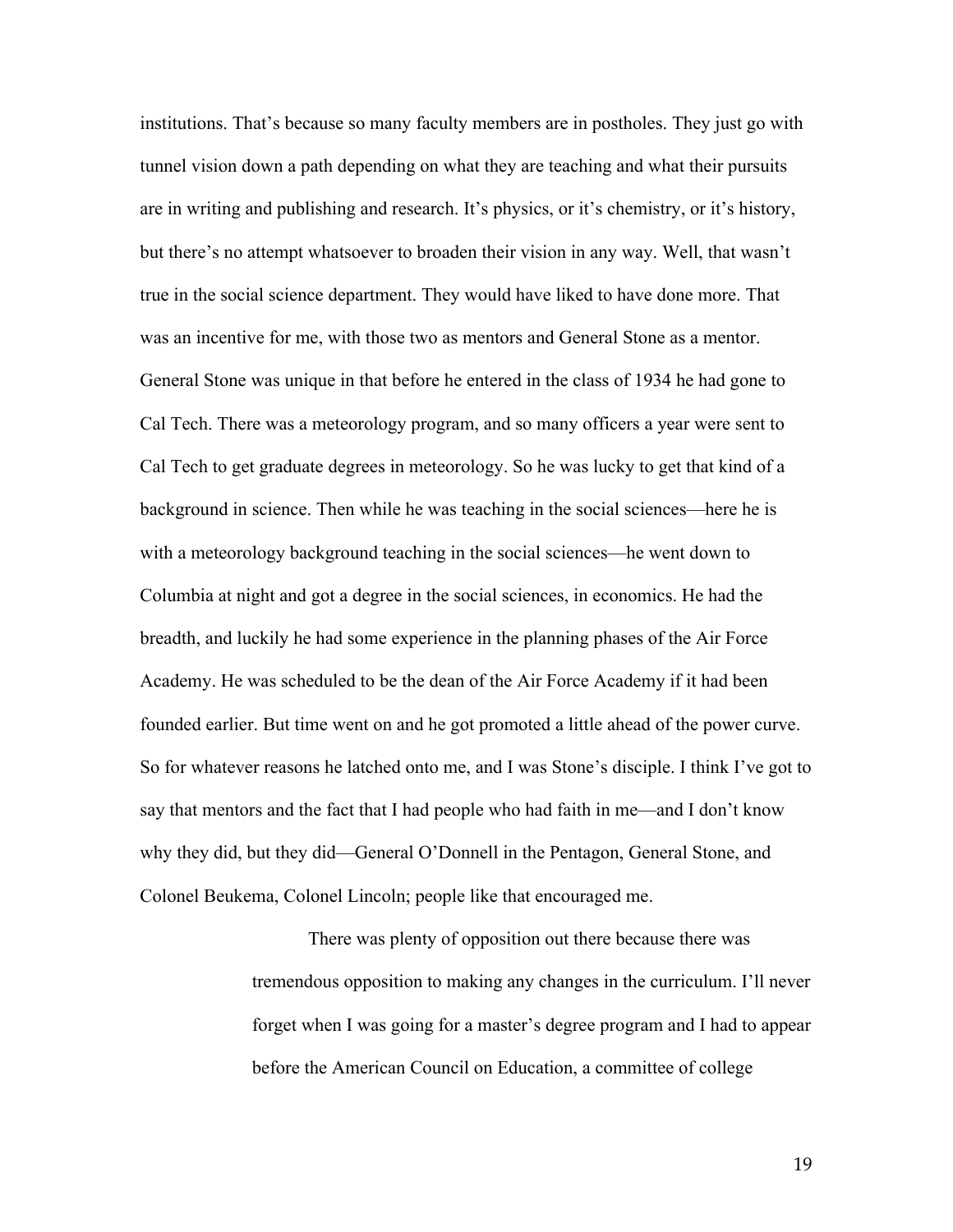presidents. The other two service academies testified against me. The Naval Academy was sort of neutral. The Naval Academy representative, the secretary of their academic board, was sort of like a Russian at the table: "We have to go back to Moscow for a decision. I can't make a decision." He couldn't make a commitment on the Navy, but General Bessell, the West Point dean, said, "I can't figure out what McDermott is so upset about. If the curriculum was good enough for Grant and Lee and MacArthur and Eisenhower, why isn't it good enough for him?"

He took that kind of approach. And at the Naval Academy, when I went to visit them and tried to get some people on my side, that's when I learned about the ships. "You don't understand, McDermott. Everything depends on academic rank when you graduate. The ships at sea sail in an order of battle that is tied directly to academic rank when you graduate. So that's why we're not going to have any advanced placement." Well, there were plenty of people out there to think that way.

> So starting a new academy was a unique opportunity to start from scratch. I didn't have to move a cemetery. I had a unique opportunity, and nevertheless there was a lot of resistance. But it wasn't the same as redigging graves and undoing things like that. I had an opposition that came mainly from the service academy people, on the one hand, in departing from the prescribed curriculum. For the few civilians we had in there, and Archie Higdon was one, their postholes were more in their disciplines, as his was in mechanics and engineering. He was the co-author of a bestselling textbook. But no one was more dedicated to engineering, that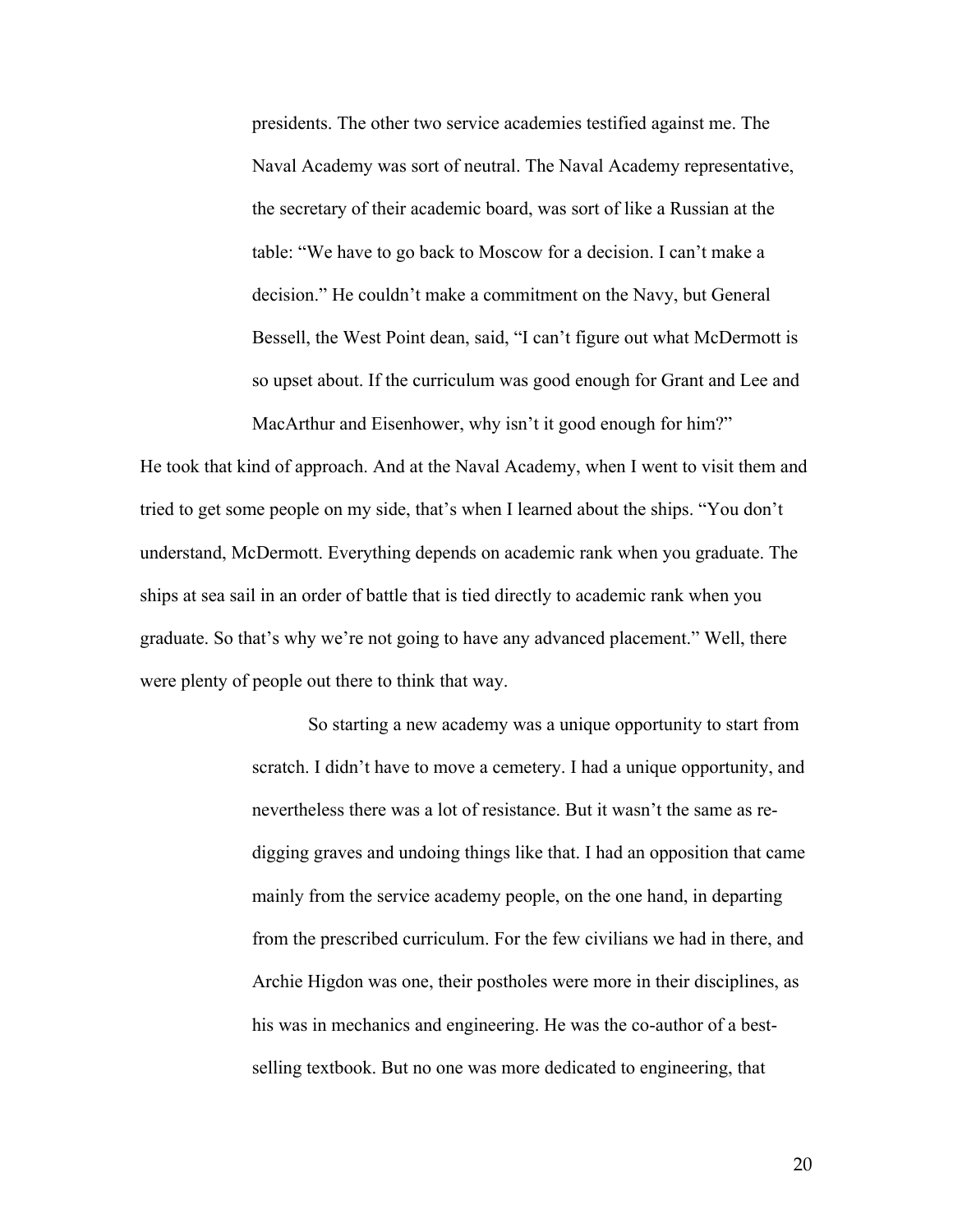narrow focus. There was nothing phony about it. It was not something that went back to 1817. His objections were mainly, "That's not the way we do it in engineering, or the way we do it at Iowa State."

The West Point people would say the same as General Bessell: "If it was good enough for Grant and Lee and Eisenhower and MacArthur, why isn't it good enough for you?"

That sort of thing. But I think being mentored by Stone and Beukema let me realize that there are people who want change and who think differently. So, "Go for it, McD," you know? Set up your goal and try to get there. Recruit people to your cause. That's the kind of stimulus I got from serving with those two men.

Q: First Impression of the Air Force Academy By the time President Eisenhower signed the academy bill on April 1, 1954, several boards, task forces, and committees had already done a great deal of planning for the academy. What was your impression when you first heard of the academy, and how much did you know about early planning efforts?

McDermott: I was somewhat aware, but I didn't have an interest in being a part of it, so early on I hadn't followed it very closely. I didn't think it was going to mean anything to me. I was pleased that there was going to be one, because another thing about West Point that I objected to was everybody being educated to become a civil engineer. Civil